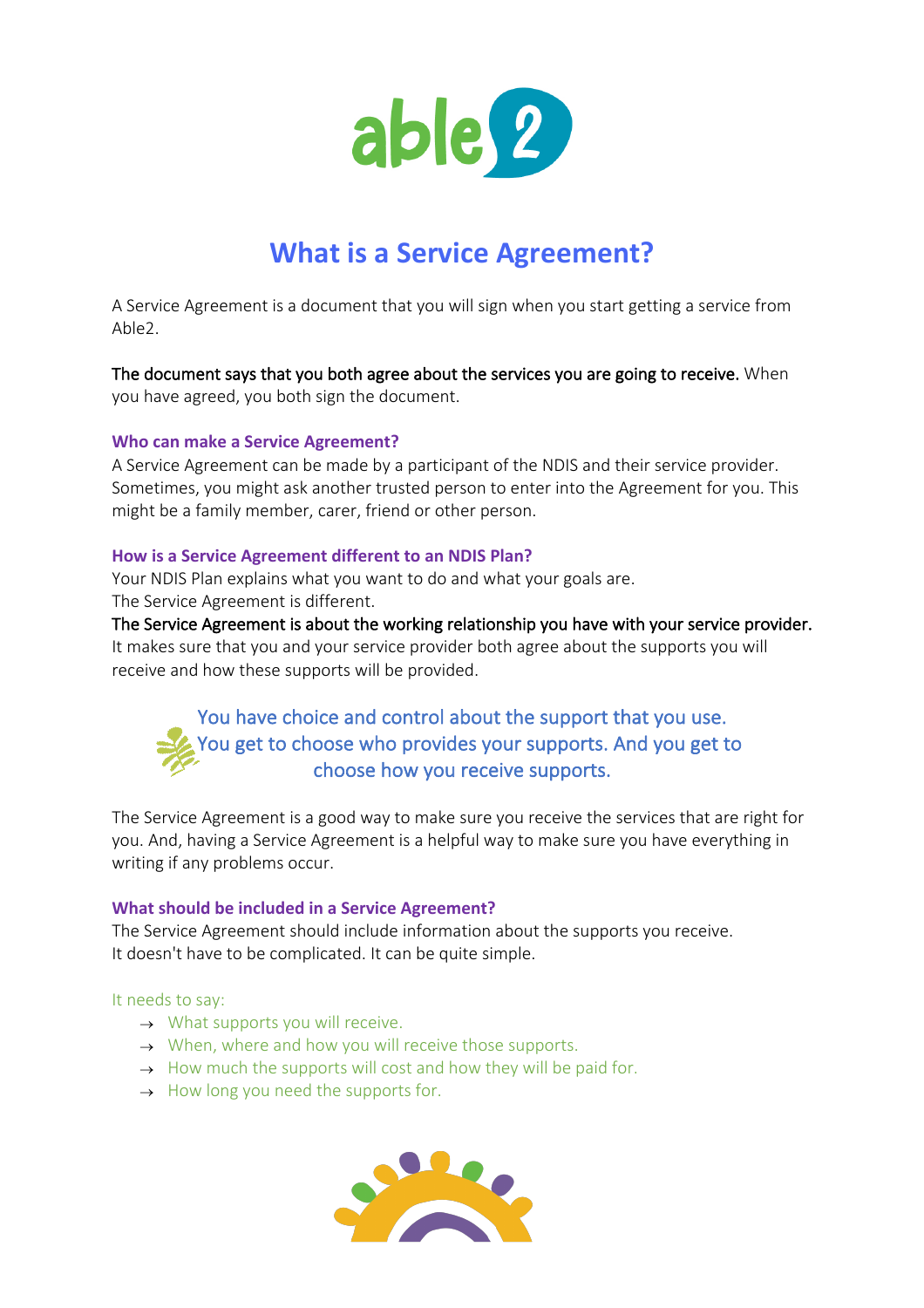

# **What is expected of you?**

This is about your responsibilities.

When you sign the Service Agreement, it means that you agree to do the things that are expected of you.

# Your responsibilities include things like:

- $\rightarrow$  Telling the service provider about the supports that you want, and how you want to receive them.
- $\rightarrow$  Being polite and respectful to the staff who work with you.
- $\rightarrow$  Telling the service provider if you've got any problems.
- $\rightarrow$  Telling the service provider if you can't make it to an appointment you should always give them at least 24 hours' notice.
- $\rightarrow$  Telling the service provider straight away if you want to end the Agreement.
- $\rightarrow$  Letting the service provider know if your NDIS Plan changes or if you stop using the NDIS.

## **What is expected of your service provider?**

Service providers have responsibilities too.

#### The service provider's responsibilities include:

- $\rightarrow$  Providing the services that you have asked for.
- $\rightarrow$  Being open and honest about the work that they do.
- $\rightarrow$  Explaining things clearly.
- $\rightarrow$  Treating you politely and with respect.
- $\rightarrow$  Including you in all decisions about your supports.
- $\rightarrow$  Letting you know what to do if you have a problem or want to complain.
- $\rightarrow$  Listening to your feedback and fixing any problems quickly.
- $\rightarrow$  Telling you if they want to end the Agreement.
- $\rightarrow$  Making sure your information is correct and up to date.
- $\rightarrow$  Storing your information carefully and making sure it is kept private.
- $\rightarrow$  Obeying all the rules and laws that apply. This includes the National Disability Insurance Scheme Act 2013 and the National Disability Insurance Scheme Rules.



# *Every Service Agreement is unique.*

*This means that your Service Agreement may not have all of the things listed above in it, or it may have some other things in it. This will depend on what you and Able2 agree on.*